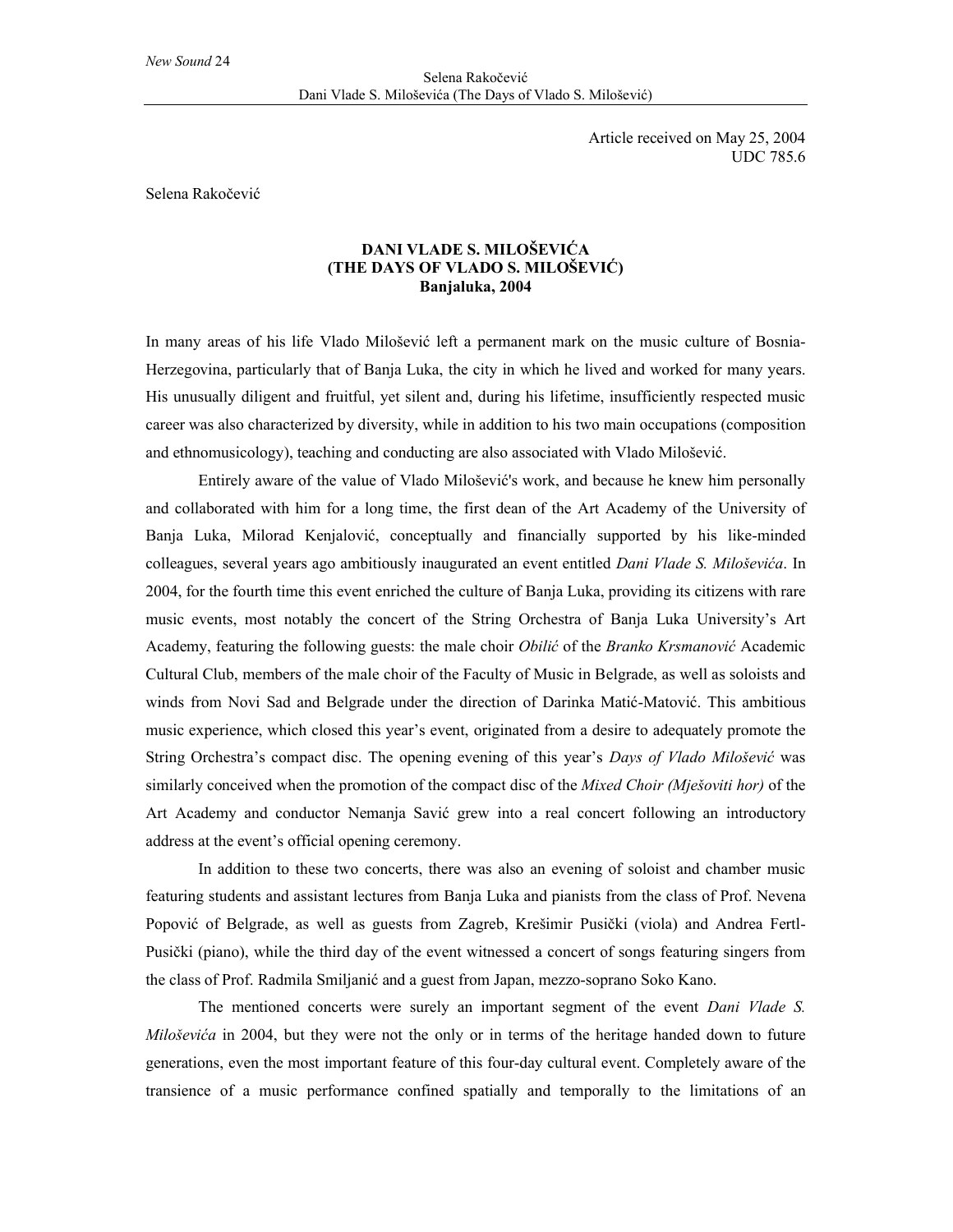individual concert, year after year Milorad Kenjalović supports and promotes the publishing activity of various ensembles of the Art Academy through the said compact discs. In addition, for many years now the event has included an authorial composition contest inspired by traditional folk music that rallies both well-known and unrecognized young composers.

The publishing orientation of the organizers of this music festival dedicated to Vlado Milošević is also confirmed by the printing of the fourth collection of works from the scholarly conference which this year recorded works by four ethnomusicologists, two musicologists, a theoretician and as many as four ethnochoreologists (which testifies to the increasing presence of a scientific approach to dance on this territory).

In his work entitled "Za tragom pesme *Igrali se konji vrani*" *(*Tracing the Song *Black Horses Prancing*), a doyen of Serbian ethnomusicology, Dragoslav Dević, Ph.D, discusses the problem of the variance of textual and melodic motives. Proceeding from the lyrics of the ballad-type song *Igrali se konji vrani*, which have been recorded widely across Bosnia, Herzegovina and Serbia, by comparative analysis the author determines the typological features of their melodic patterns (designated as "MO" in the paper). At the very end of his presentation, Professor Dević points out his own "vision of the future" of ethnomusicology that involves creating an ethnomusicological atlas, which is feasible only by conducting a comparative study of variants in a broad area of Slavonic and European music practice. In keeping with his scientific beliefs, the author encloses as many as 33 variants of this song, including the oldest one dating from 1926.

In her work *Muzika u obredima i običajima stanovnika Čirkin Polja: sjećanja na prošlost i sadašnjost (Music in the Rituals and Customs of the Inhabitants of Čirkin Polje: Memories of the Past and Present)* Sofija Vidaković **Barjaktarević** records a number of archaic songs from Čirkin Polje that belong to the heterophonic two-part writing of old rural practice, focusing on a description of the context in which they were performed in the past and analyzing their existence in the present.

Ethnomusicologists from Sarajevo Miroslava Fulanović Šošić and Tamara Karača Beljak discussed the treatment of tonal relationships in the works of Vlado Milošević (Šošić) and the questions of defining the *sevdalinka* as a Bosnian song (Karača).

Ethnochoreologists Dragana Panić Kašanski, M.A, Olivera Vasić, Ph.D, and Sanja Ličina discussed certain phenomena in the dance practice of Bosnian-Herzegovinian regions, such as: archaic dances featuring the symbolism of the wolf (Vasić), forms of *oro* dances present on the territory of Bosnia-Herzegovina (Ličina), and the contemporary perception of dancing in a round dance (Kašanski). Unlike them, Selena Rakočević does not consider the dance heritage of the Dinaric region, but raises questions of redefining the subject of contemporary ethnochoreology, that is, identifying the various forms of human kinetic manifestation, jointly named "*igra*" (dance) in the Serbian language area.